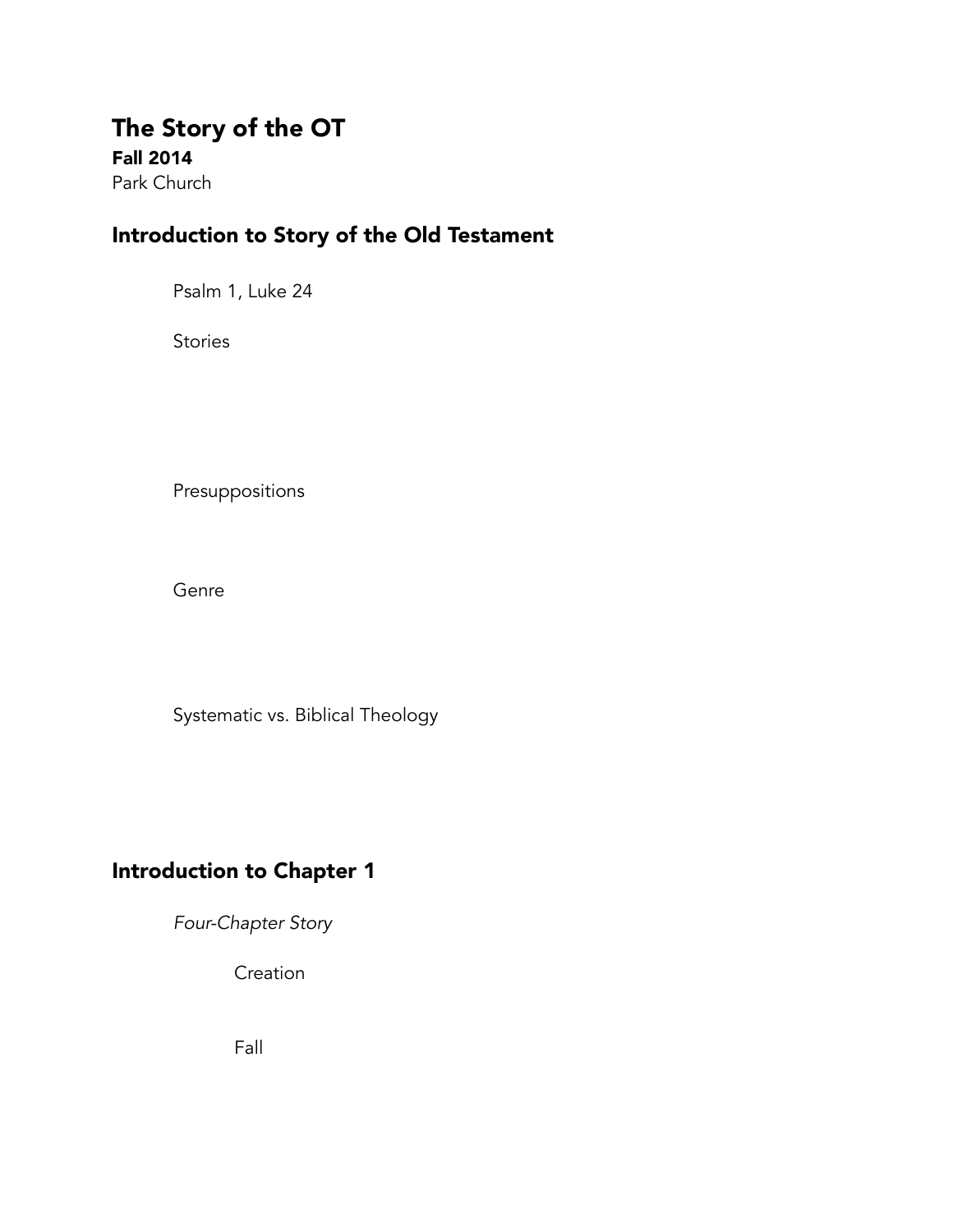Redemption

**Restoration** 

The Kingdom and the Story

# Chapter 1 The King and His Kingdom: Creation and The Fall (Genesis 1-3)

The King and His Glory (Gen 1-2)

The King who is

The King who speaks

The King who is good

The King who reigns

The King who creates image-bearers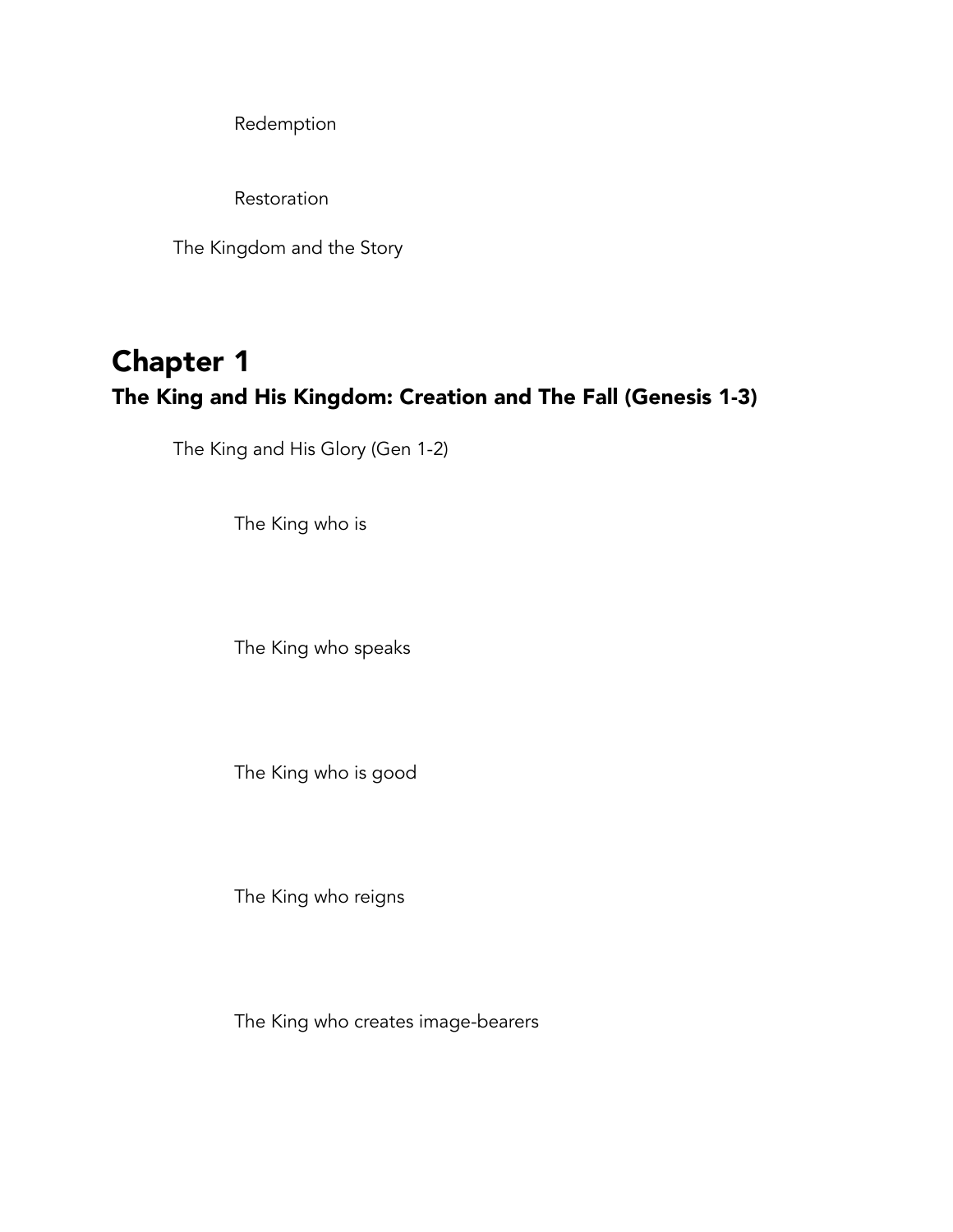The King who is jealous for his glory

The King who works and guards

The King who dwells with His people

Rebellion in the Kingdom (Gen 3)

High Treason

A broken kingdom

The merciful Judge

The Degeneration and Decentralization of the Kingdom (Gen 4-11)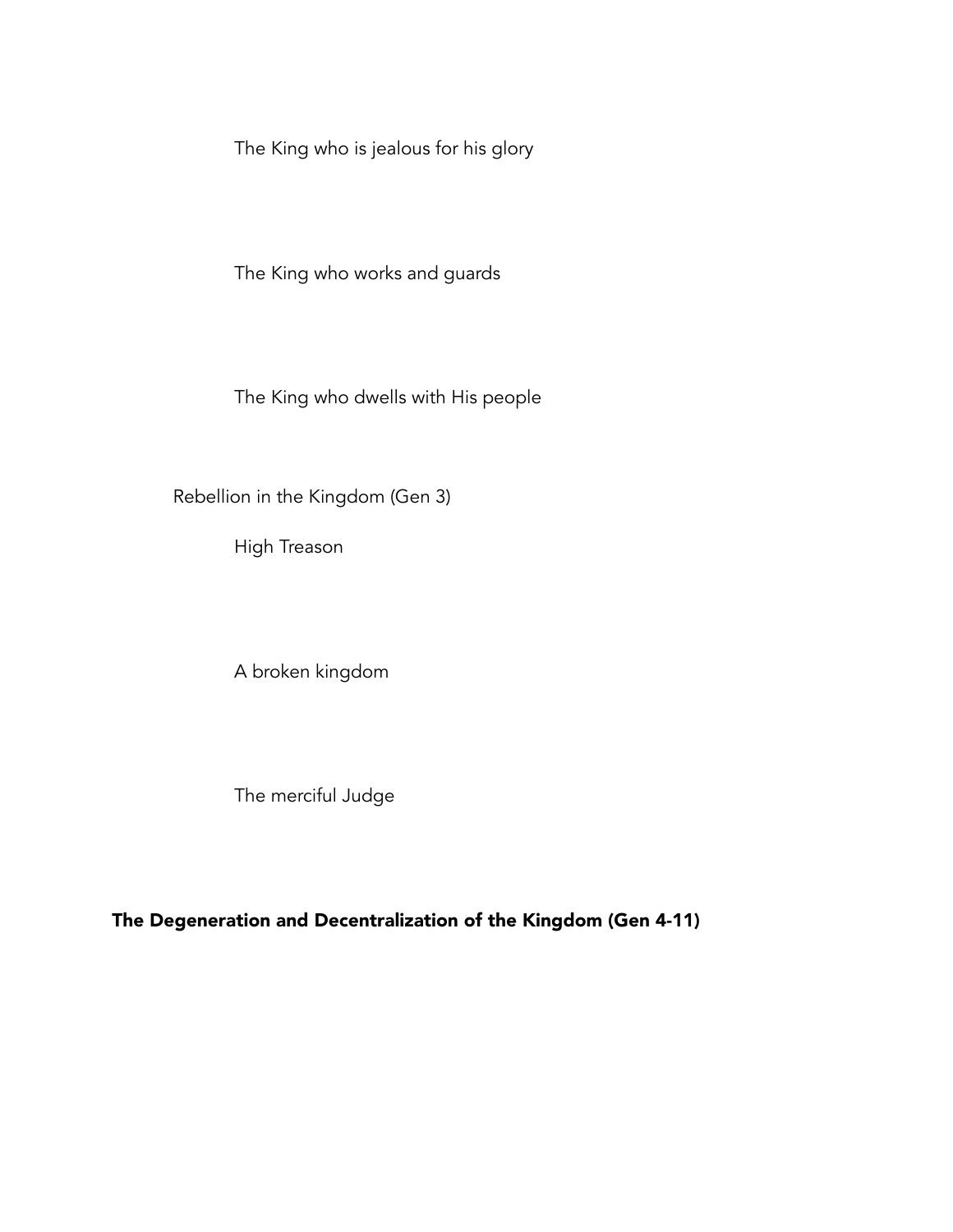The Story of the OT Fall 2014 Park Church

## Chapter 3 The Redeeming King (Exodus 3, 12-13, 20, 32-34)

A Redeemer is Raised Up (Ex 3)

The King Delivers His People from His Enemies (Ex 12-13)

Kingdom Relationships: Covenant (Ex 20)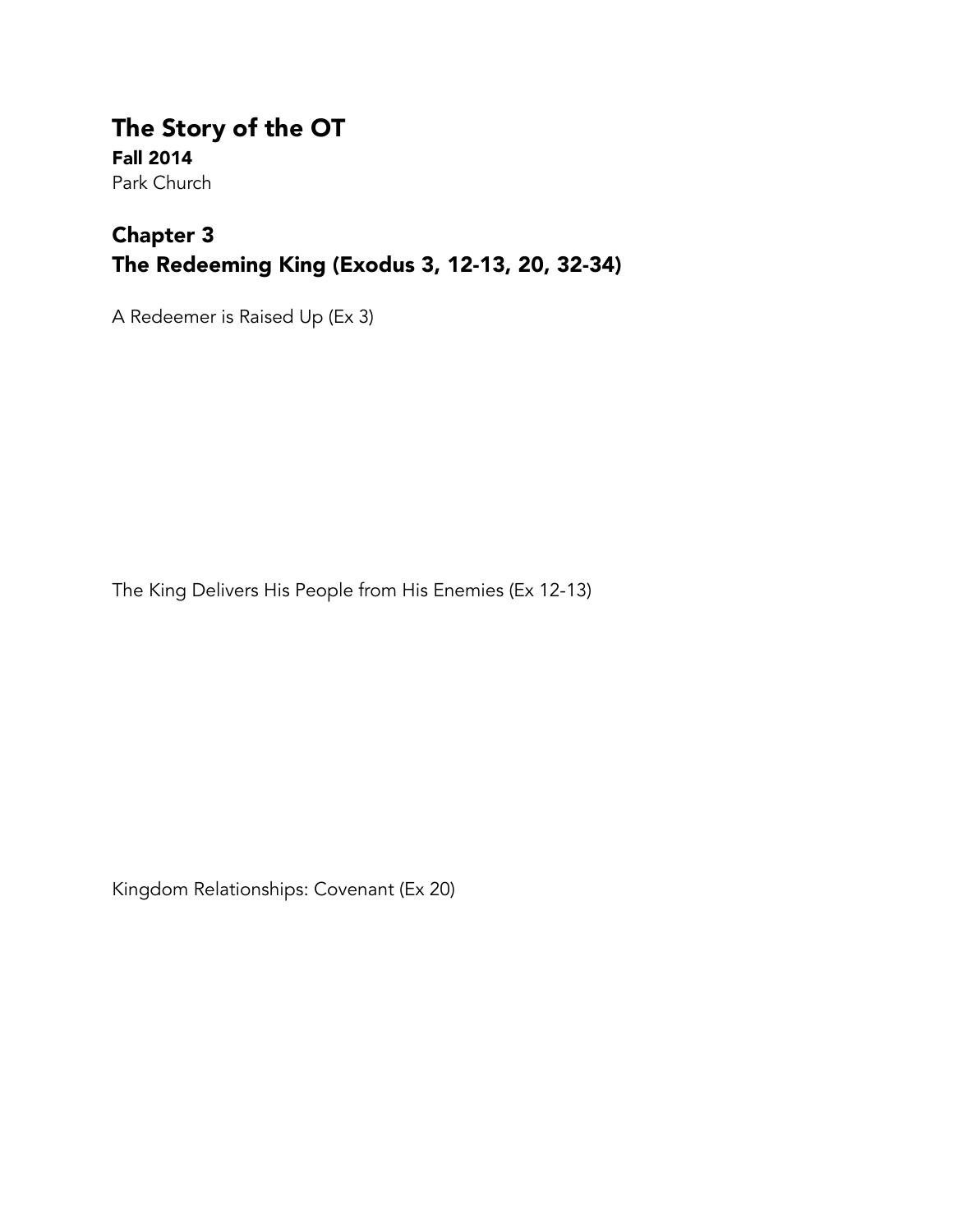The Covenant-Keeping God (Ex 32-34)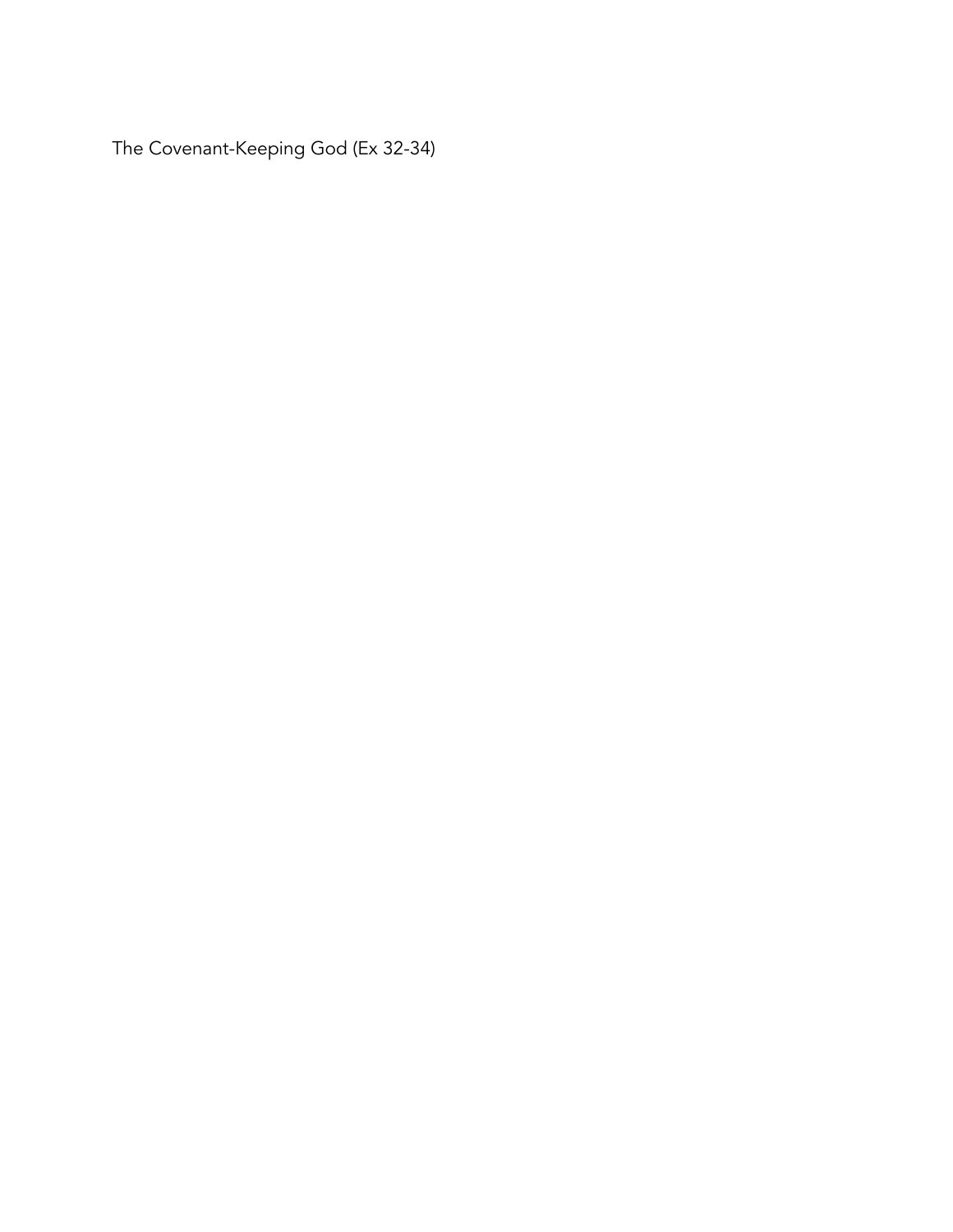### The Story of the OT Fall 2014

Park Church

### Chapter 3: Exodus to Sinai

Story of Exodus — Gospel Moments in the Pattern of Redemption History of this Epoch

**General** 

Key Passages

Ex 12-13

Ex 20

Ex 32-34

Biblical-Theological Themes

Gospel Application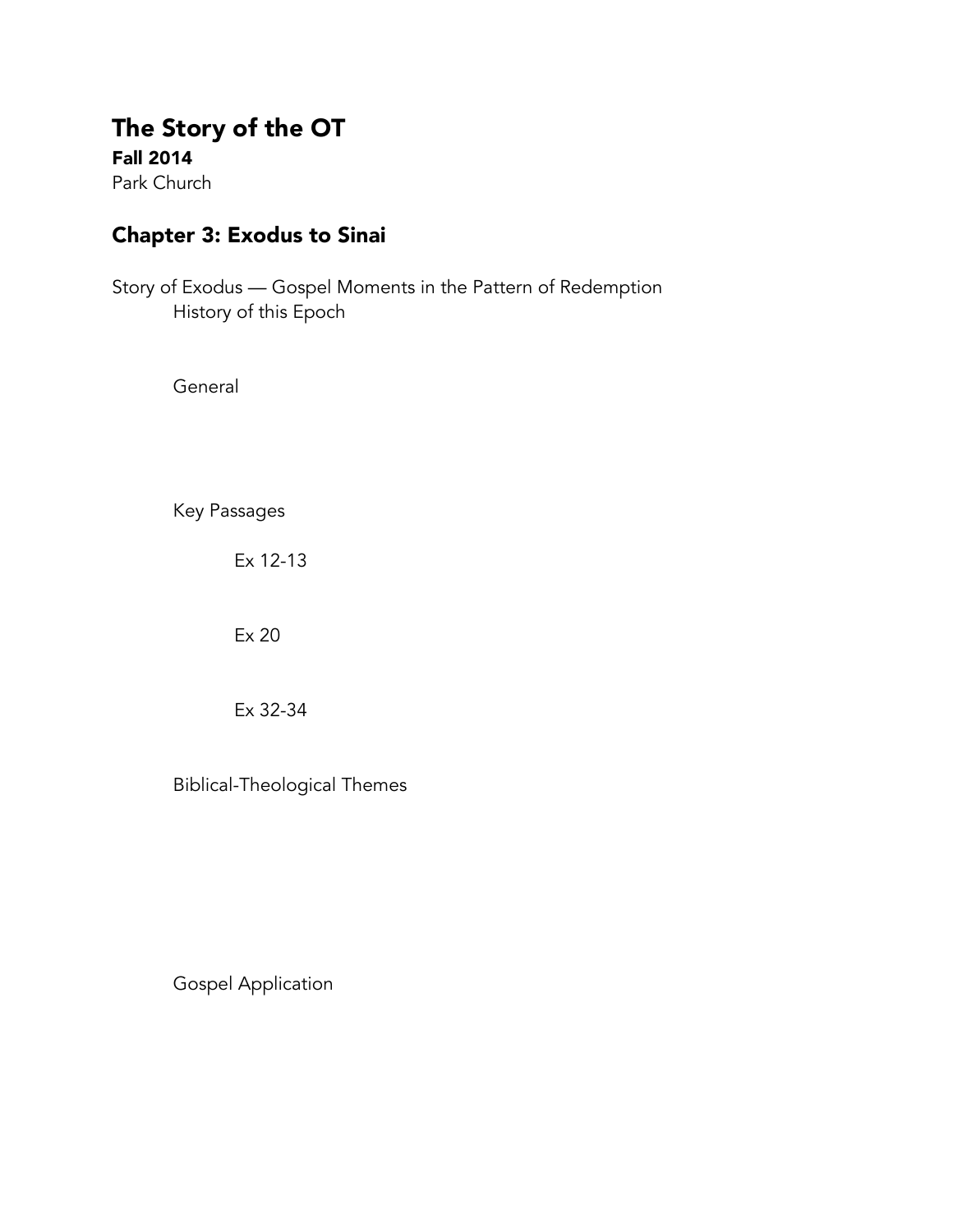## Chapter 4: Sinai to the Promised Land

Story of Leviticus — Life in the Kingdom

Key Passages

Lev 11

Lev 16

Lev 26

Biblical-Theological Themes

Gospel Application

Story of Numbers — Rebellion Renewed

Key Passages

Num 13-14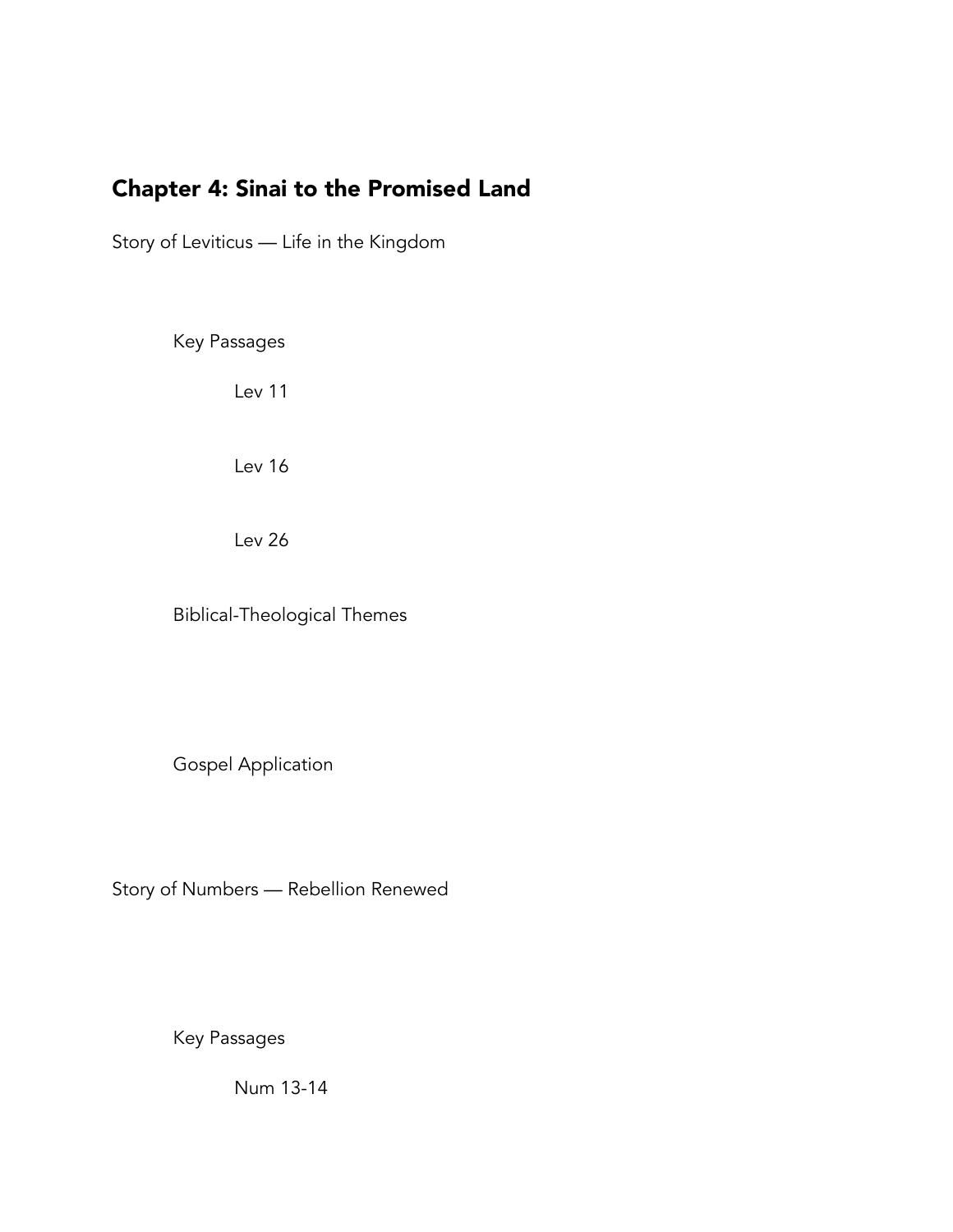Story of Deuteronomy — A Gospel-Centered Life

Key Passages

Deut 5-6

Biblical-Theological Themes

Gospel Application

## Chapter 5: Conquest to Kingdom

Story of Joshua — God Delivers Into His Promised Land

Key Passages

Josh 10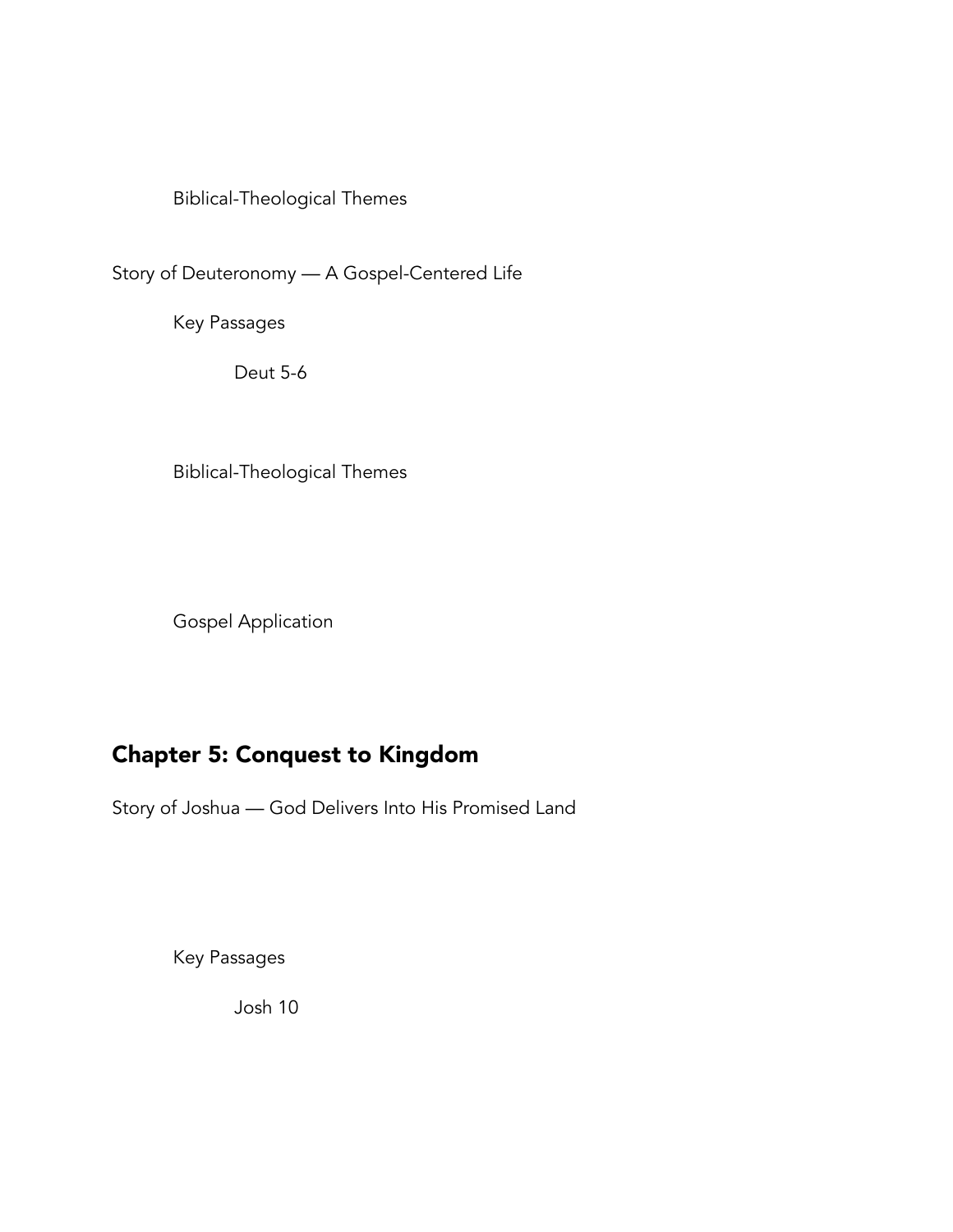Gospel Application

Story of Judges — A Cycle of Rebellion

Key Passages

Josh 10

Biblical-Theological Themes

Gospel Application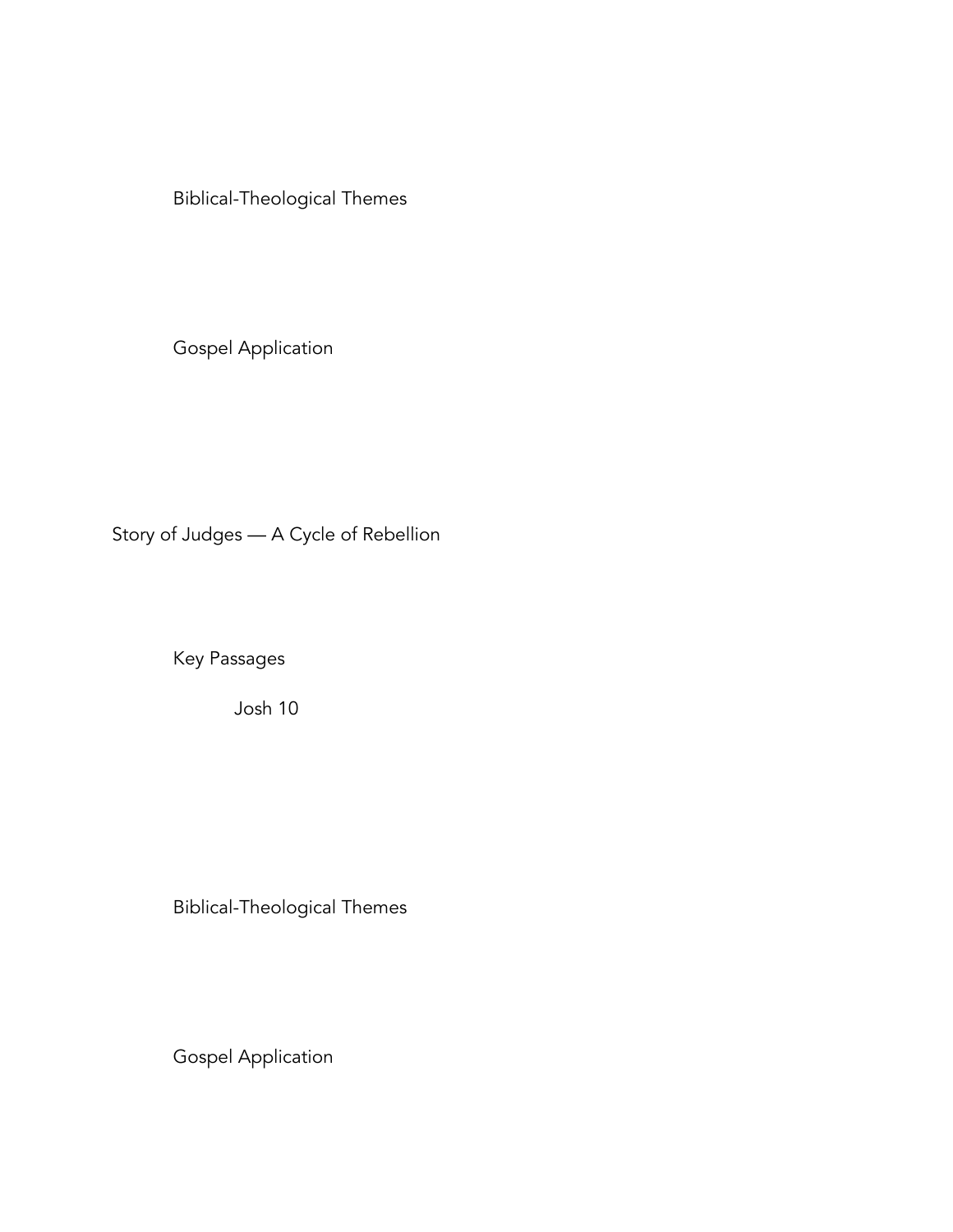# The Story of the OT Fall 2014

Park Church

### Chapter 5: Conquest to Kingdom (continued)

Joshua 23:9-12: A warning

Judges 2: An outline of judges

Judges 19:22-21:25: Life in Canaan

### Chapter 6: Kingdom to Exile

Biblical-Theological themes in the stories of Israel's kings Rule of God on earth Sovereignty

Investing authority in a king

The empowering Spirit

 Worship of God on earth The presence of God

The mission of God

Becoming what we behold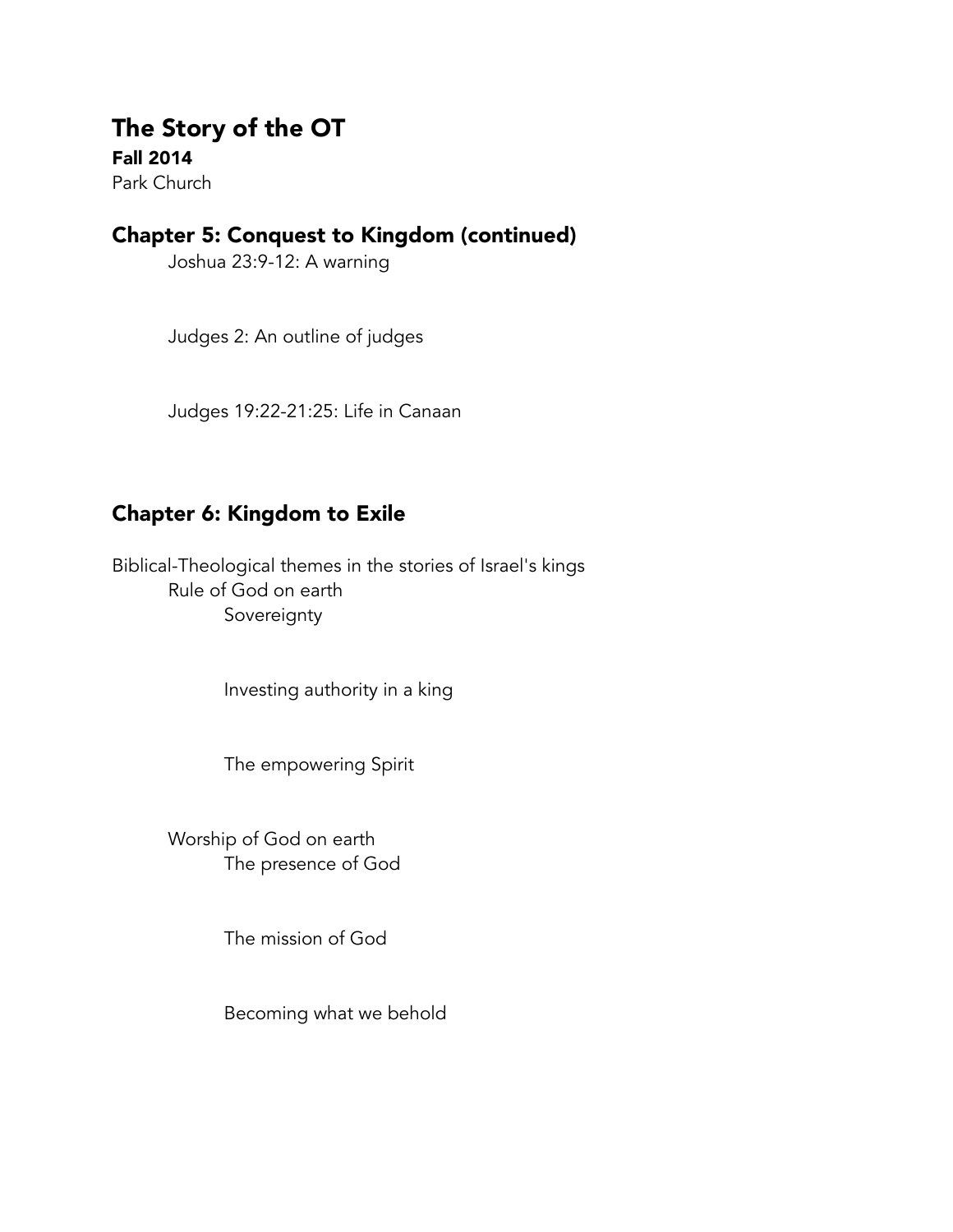#### Story of 1-2 Samuel —

Major themes in Hannah's prayer (2:1-10)

#### The rises and falls of key characters Samuel

Saul

David

Gospel Application

Story of 1-2 Kings — As goes the worship, so goes the nation Preface: Centripetal missions in the Old Testament

Contours of the story: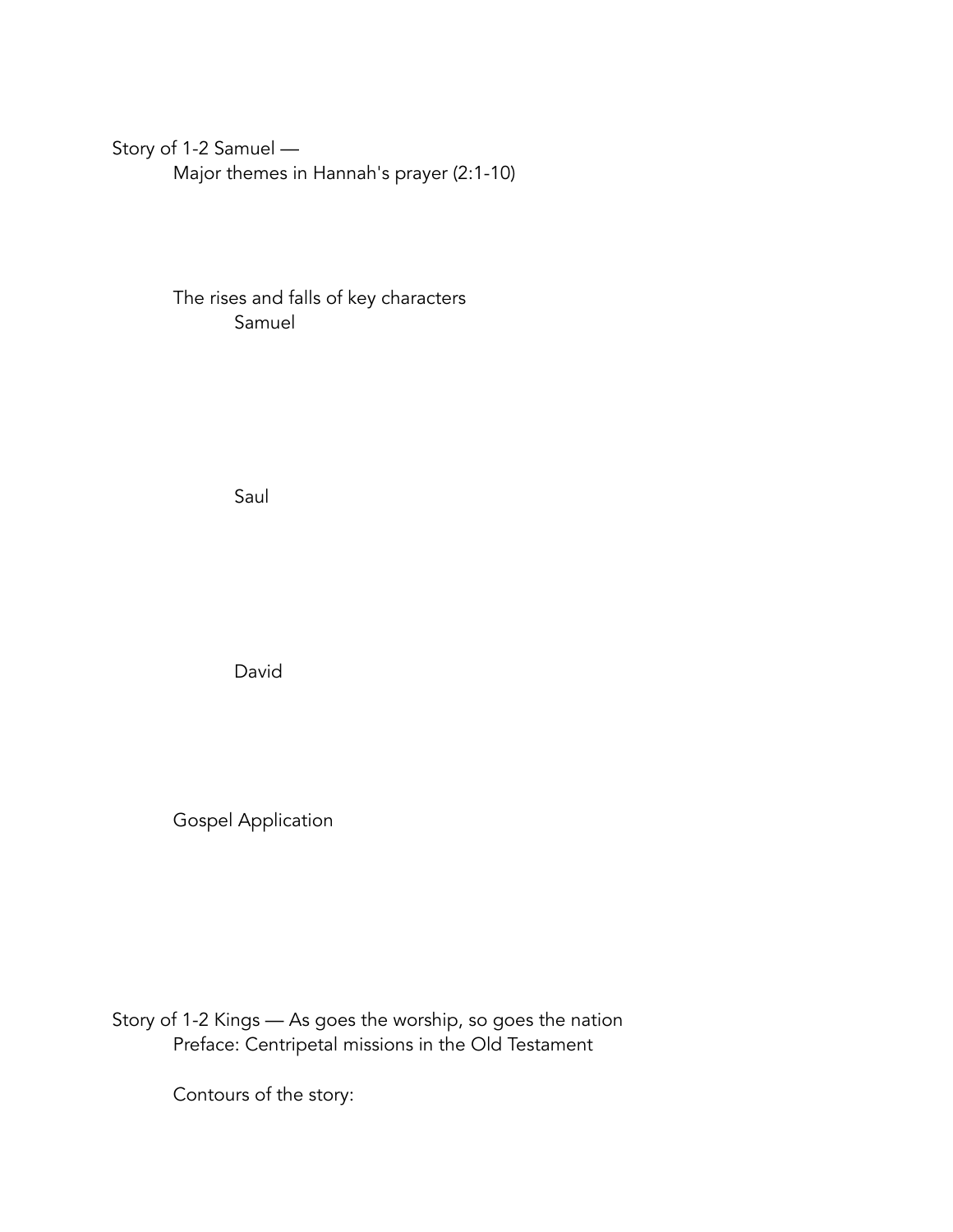1 Kings 1-10

1 Kings 11-12

From the divided kingdom to the fall of Israel (2 Kings 17)

The fall of Judah (2 Kings 25)

Biblical-Theological Themes

Gospel Application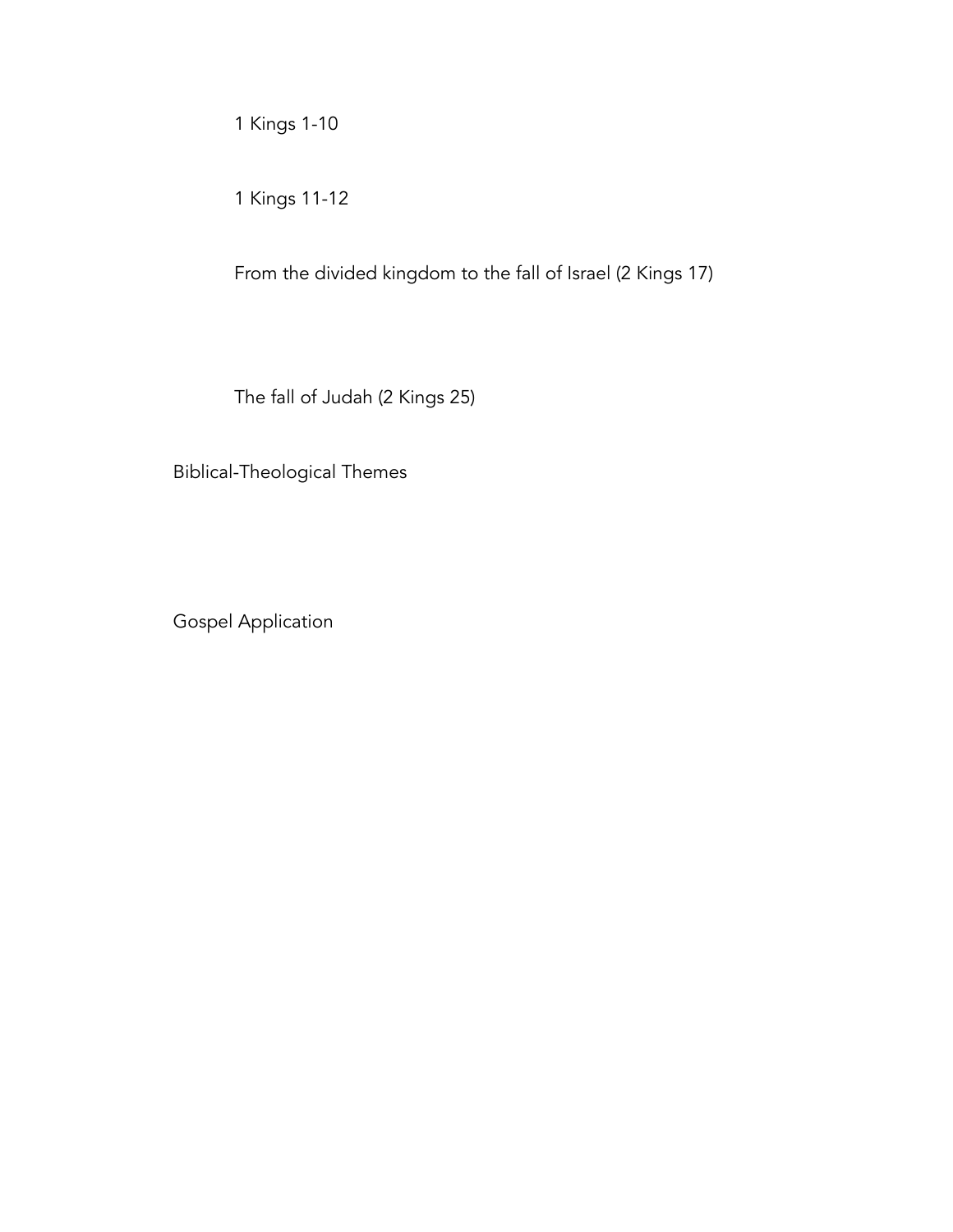### The Story of the OT Fall 2014 Park Church

Introduction

Prophets and Prophecy

### Chapter 7: Exile to Return

The Story Before Exile — Warning (922–722, 922-597BC)

Key Passage (North)

Hosea 2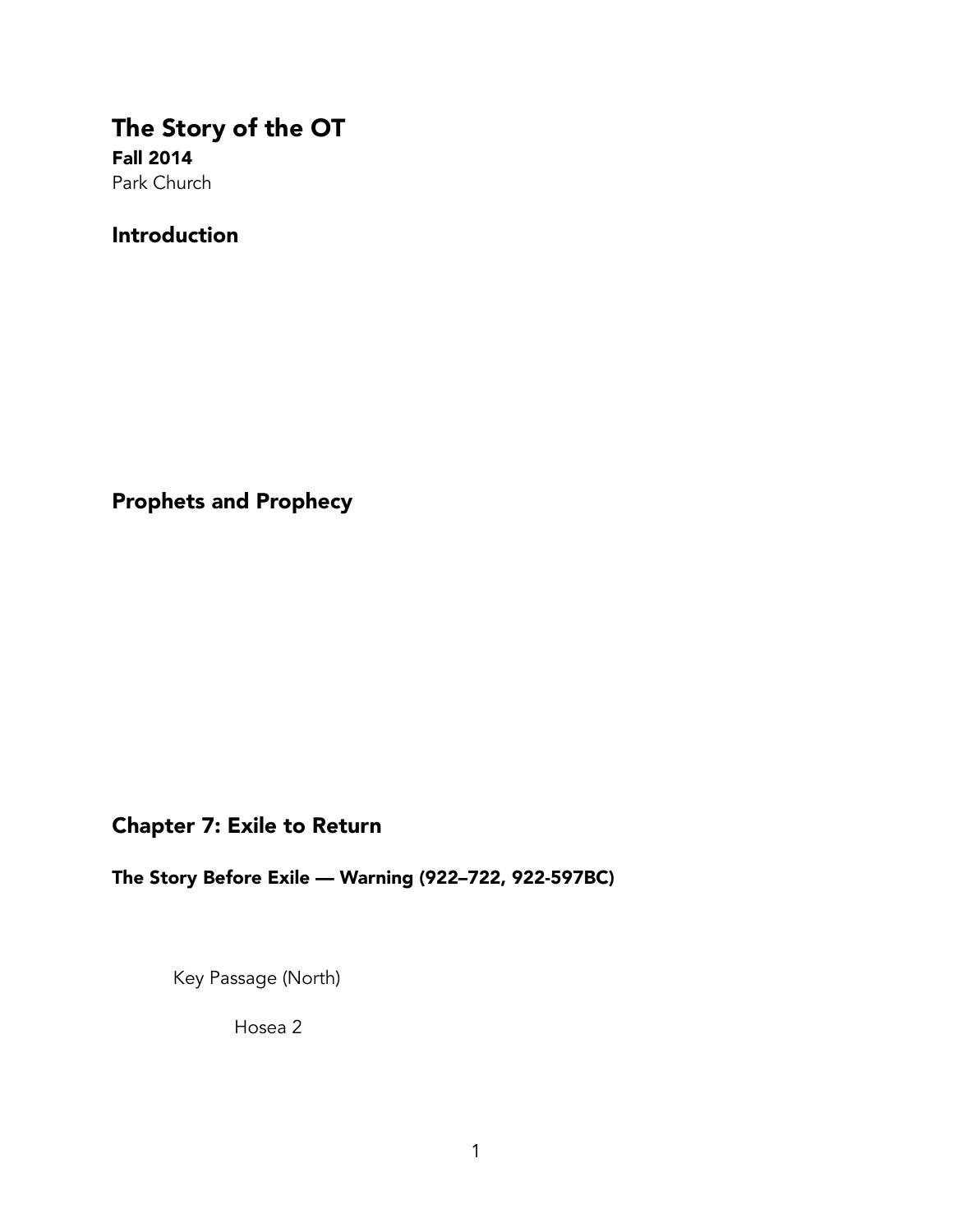Key Passage (South)

Isaiah 1

Isaiah 52-53

Biblical-Theological Themes

Gospel Application

### The Story During Exile — Judgment (722-538BC)

Key Passages

Jeremiah 31

Ezekiel 37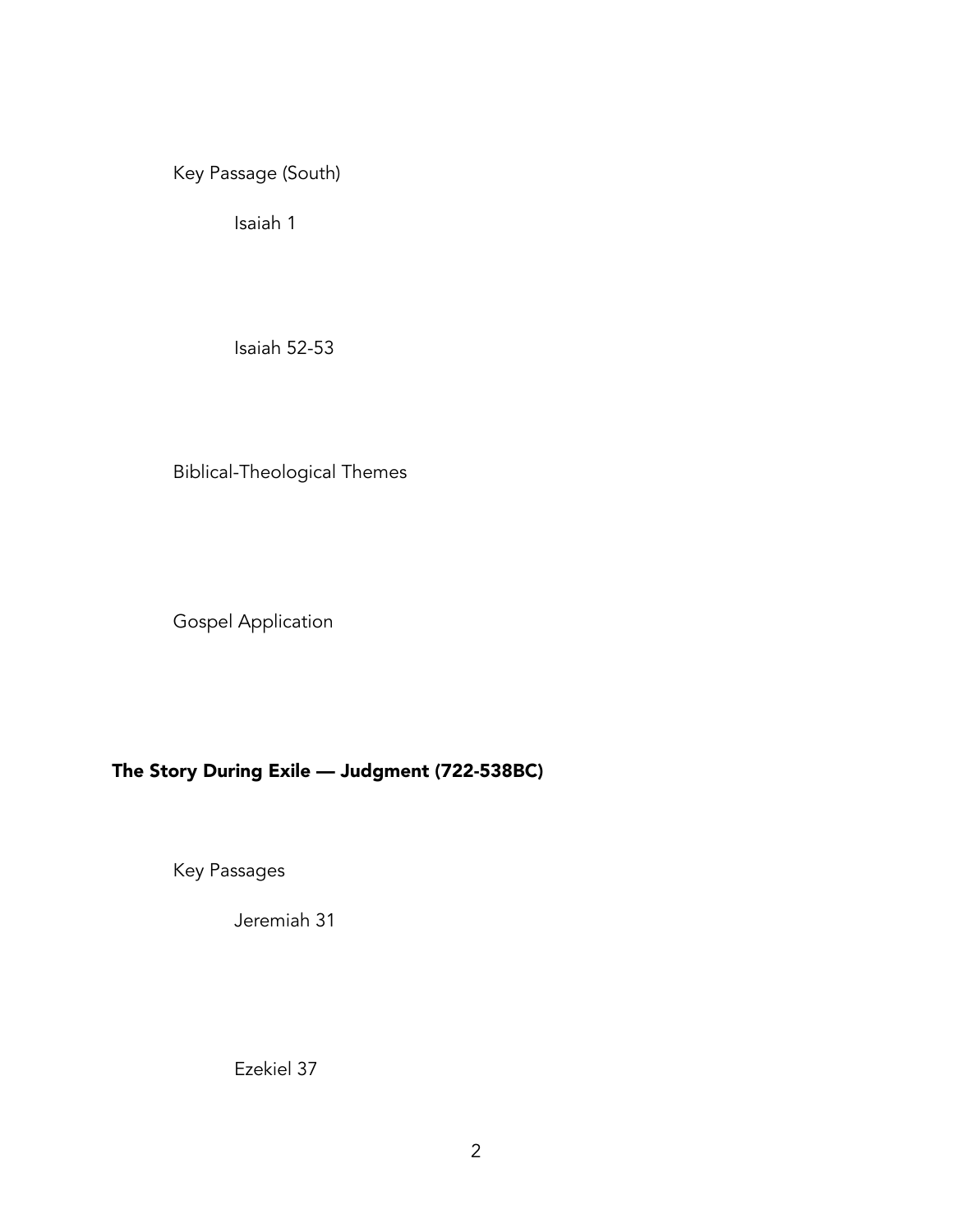Gospel Application

### The Story After Exile — Restoration without God's Presence (538-1BC)

Key Passages

Malachi 4

Ezra 1

Nehemiah 9